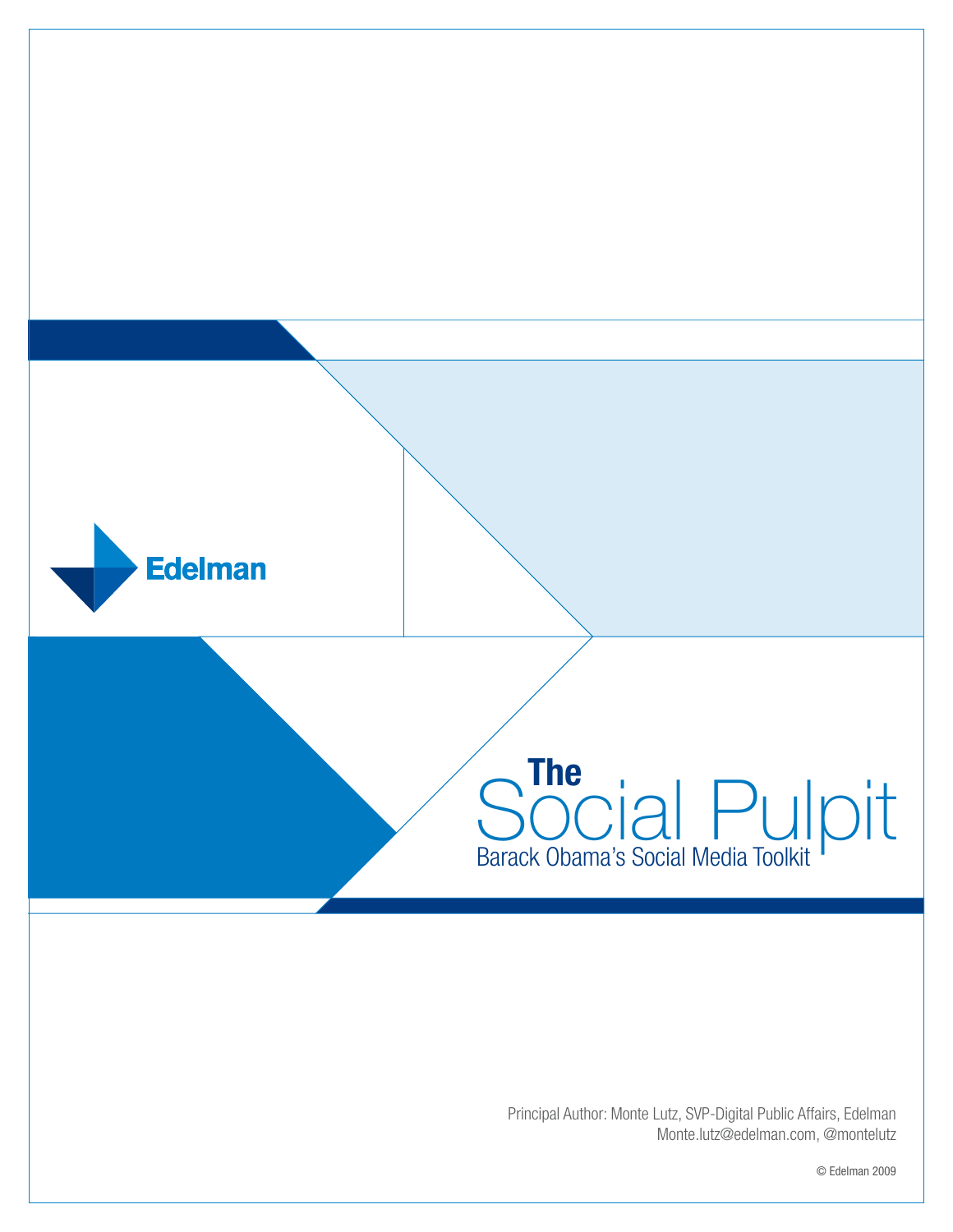Barack Obama won the presidency in a landslide victory (by a margin of nearly 200 electoral votes and 8.5 million popular votes) by converting everyday people into engaged and empowered volunteers, donors and advocates through social networks, e-mail advocacy, text messaging and online video. The campaign's proclivity to online advocacy is a major reason for his victory.

Since the election, the social media programs adopted by Obama's transition team have foreshadowed significant changes in how Obama, as president, will communicate with – and more importantly – *through* the mass of supporters who were collected, cultivated and channeled during the campaign. Obama wants to be the first president to govern with BlackBerry in hand; he will certainly be the first with a legion of 13 million advocates at his fingertips.

#### Changing the Way Businesses Communicate

**Edelman** 

Obama has already succeeded in changing the way strategists think about engineering electoral victory. But, the lessons learned from his campaign won't just be applied to future elections. Nor will they be limited to governing how the president relates to the American people. By combining social media and micro-targeting in the manner that it did, the campaign revealed force multipliers that are already being adopted by advocacy groups pushing their own issue agendas.

Smart businesses will embrace this public engagement model as well, particularly in how they ladder engagement among natural allies such as customers, employees, retirees and suppliers. Otherwise, businesses will be at a significant tactical and strategic disadvantage when their critics and competitors create a groundswell of their own.

By examining the social media success of Obama's campaign and understanding the ways that advocacy groups are incorporating these lessons into their own engagement programs, businesses can learn what is required to remain relevant in this new environment by retooling their communications efforts to successfully leverage social media.

### Candidate Obama's Social Media Success

#### Social media lessons from the Obama campaign

- Start early
- **Build to scale**
- Innovate where necessary; do everything else incrementally better
- Make it easy to find, forward and act
- Pick where you want to play
- Channel online enthusiasm into specific, targeted activities that further the campaign's goals
- Integrate online advocacy into every element of the campaign

to use Internet grassroots efforts to mobilize online supporters to MeetUp in their local communities (Dean '04).

Obama was not the first presidential candidate to raise a million dollars online (McCain '00)<sup>1</sup>, nor was he the first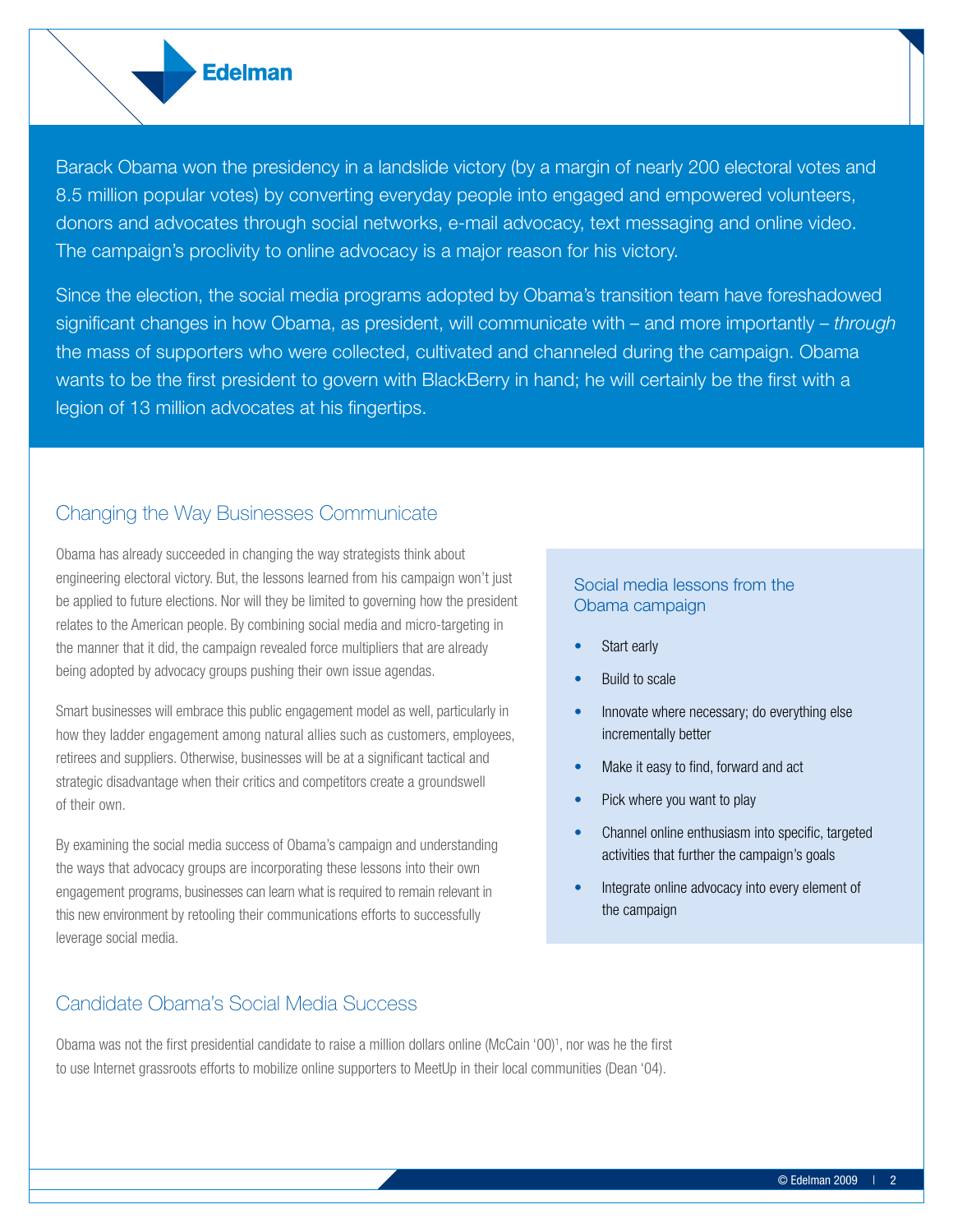However, McCain failed to convert his online donors into votes and Dean failed to channel the online fervor into effective ground support. Obama was the first to do both, by weaving technology and the Internet into the fabric of his campaign. He understood that the value social media could bring to the campaign grew exponentially if online advocacy was elevated to the campaign's highest levels and integrated into all elements of the organization.

The Obama campaign combined the embrace of online enthusiasm of Dean '04 with the discipline, organization and hyper-targeting of the Bush '04 re-election campaign. Obama's campaign started early, was built to scale, brought in the right team and struck a difficult balance between inspiring the kinetic energy of a movement and channeling the enthusiasm into the precise activities that are needed to win a campaign – donations, organization and getting out the vote – in the specific neighborhoods, districts and states that the campaign needed to win.

Although the Obama campaign was revolutionary in some respects, it ultimately used the same tools that many campaigns had previously employed. However, the campaign did everything incrementally better than its competitors, including how it identified, prioritized and tracked prospective voters all the way to the polls using the campaign's Houdini database. It used the data to drive strategic decisions down to granular detail – for every voter, every e-mail, every dollar and every vote that was needed to win.<sup>2</sup>

The Obama campaign leveraged all the tools of social media to give ordinary Americans access to resources usually reserved for professional campaign operatives. Compared with both his Democratic primary challengers and the McCain campaign, his operation was cycles ahead.

# Formula for Electoral Victory

In addition to Obama's 13 million member e-mail list and the three million mobile and SMS subscribers – tools that the McCain campaign failed to effectively utilize – the Obama campaign also built advantages in Web site traffic, YouTube viewers and social networking friends through a better coordinated effort and a 10-to-1 advantage in online staff.

| Obama vs. McCain |                 |                  |              |                                      |  |  |  |
|------------------|-----------------|------------------|--------------|--------------------------------------|--|--|--|
| 2x               | Zм              | bх               | 10x          | <b>365</b> electoral votes           |  |  |  |
| Web site traffic | YouTube viewers | Facebook friends | Online staff | <b>66.8</b> million<br>popular votes |  |  |  |

## The President's Social Pulpit

The story of how Obama will use social media from the White House is yet to be told. In many respects, the rules are still being written, or will soon be re-written. However, Obama is already converting the President's bully pulpit into a *social pulpit*, delivering a message that is designed to be taken up and spread by others,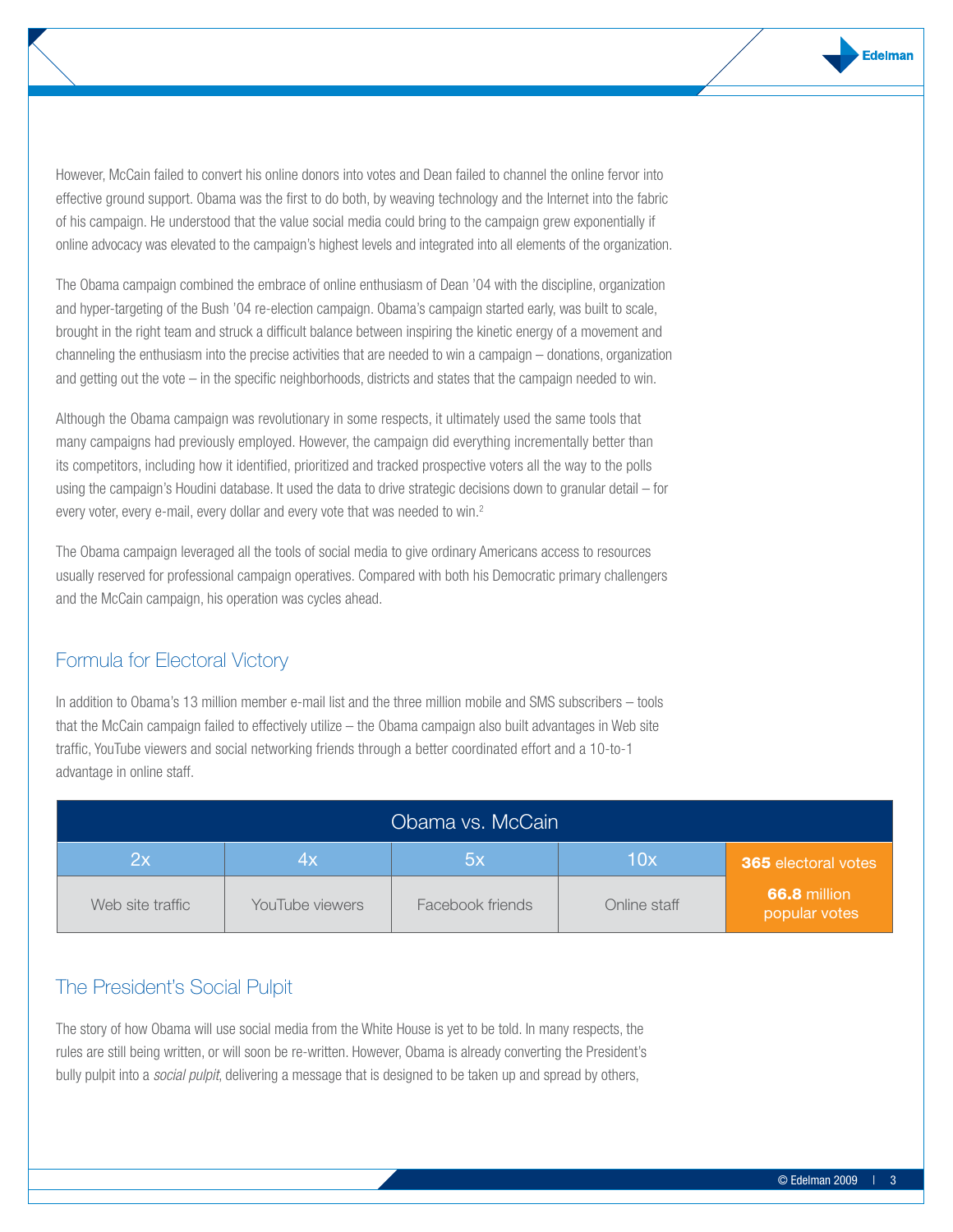with the tools and techniques learned during his campaign. Instead of relying on the traditional one-way, topdown approach to communications, the incoming administration is harnessing the power of public engagement to influence the conversation across various spheres of cross-influence.

The Obama transition team's use of social media is an indicator of how his administration will operate. On November 6, the team launched Change.gov, a Web site designed to continue the conversation that began during the campaign. The site gave people an opportunity to share their thoughts on important issues and respond to the administration's policy ideas. More than two million people visited the site in the first month of the launch.

Additionally, more than 5,000 people commented on a Change.gov video featuring Health and Human Services Secretary designate Tom Daschle, who called on visitors to submit their ideas about health care reform.<sup>3</sup> In large part, administrations bring an issue agenda into office with them: they already know many of the policies they want to advocate for. Hence, in many respects, this and future videos, will likely be designed for crowd-building rather than crowdsourcing. However, it serves as an example of how the administration can and will demonstrate a *social majority* on each issue it faces by giving people the opportunity to enthusiastically and authentically demonstrate their support for its policies.

Toward this end, on November 15, Obama issued his first President-elect weekly radio address on YouTube so that it could be embedded, shared and commented on easily. It worked. Although relatively few people typically listen to the president's weekly address on the radio, Obama's YouTube address was viewed by more than a million people.

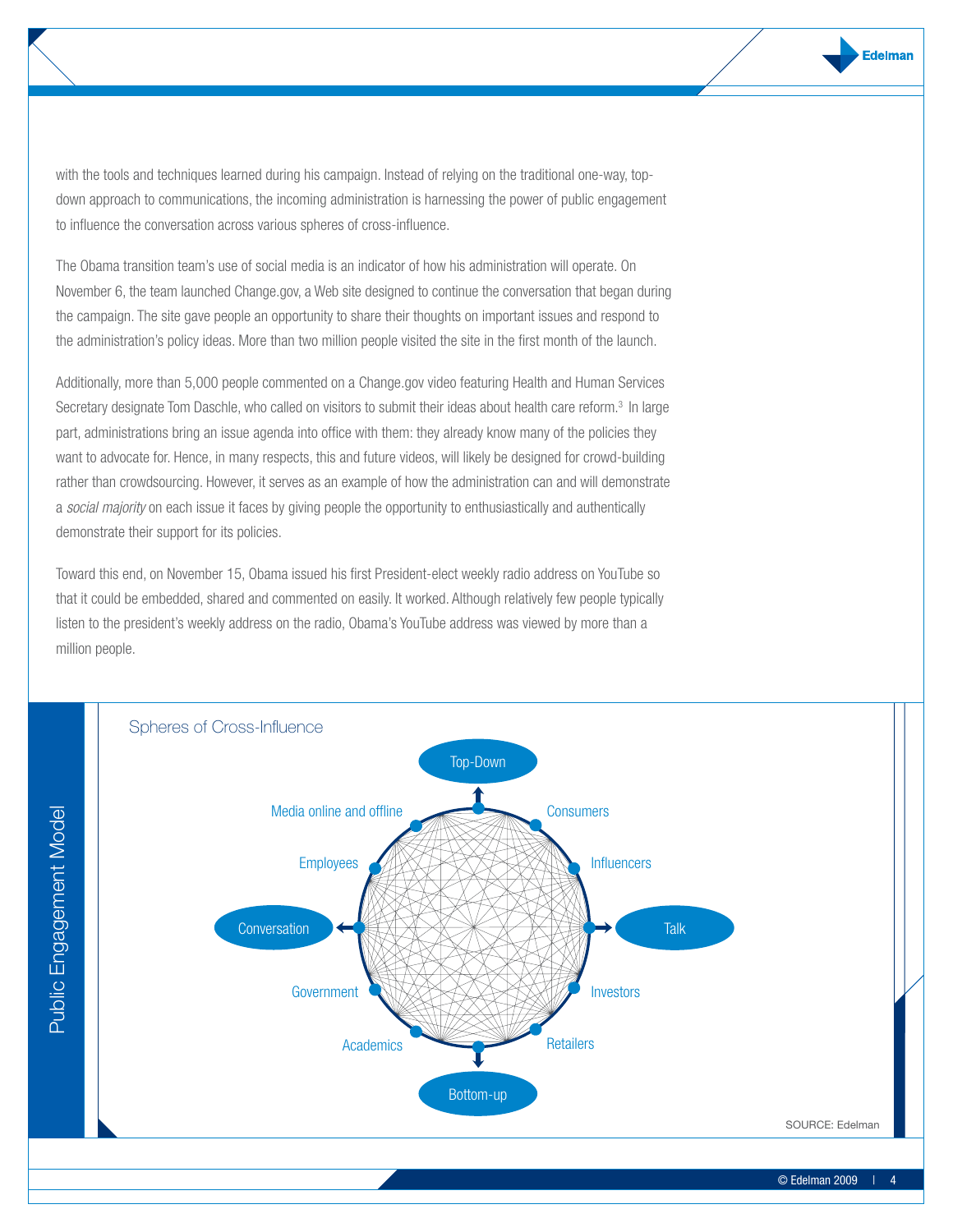During the second week of December, thousands of Obama for America volunteers held house parties to discuss how the campaign's grassroots connections could be channeled to support the president-elect's legislative agenda. They understood – as Obama did – that social media could inspire people, give them a voice, connect them with like minds and help to channel their support, but you still needed boots on the ground to win an election. The interplay between online engagement and offline activity was integral to the campaign's success and will be for the administration as well.

Not only will Obama talk directly to the people using the president's bully pulpit, but he can and will mobilize his grassroots to spread the messages, programs and priorities that he would like to pursue. His health care team sent e-mails to millions of people on the campaign list and asked them to opt in to receive updates about the incoming administration's planned programs and activities. In naming Gov. Tim Kaine as his choice to lead the Democratic National Committee (DNC), Obama is signaling that he may hand these e-mail, SMS and social networking lists to the DNC, which can be more faithful to the campaign's model for social media because it will not be limited by the restrictions placed on White House communications.

Further, Obama has said that he will institute a five-day public comment period before signing any nonemergency legislation. In doing so, he will leverage the mass of his supporters to invoke the moral authority to push his proposed agenda.

| E-mail                 | 13 million people on the e-mail list<br>Who received 7,000 variations of more than 1 billion e-mails <sup>4</sup>                                                                                                                       |  |  |
|------------------------|-----------------------------------------------------------------------------------------------------------------------------------------------------------------------------------------------------------------------------------------|--|--|
| <b>Donors</b>          | 3 million online donors<br>Who contributed 6.5 million times <sup>5</sup>                                                                                                                                                               |  |  |
| <b>Social Networks</b> | 5 million "friends" on more than 15 social networking sites<br>3 million friends on Facebook alone <sup>6</sup>                                                                                                                         |  |  |
| Web site               | 8.5 million monthly visitors to MyBarackObama.com (at peak)7<br>2 million profiles with 400,000 blog posts<br>35,000 volunteer groups that held 200,000 offline events<br>70,000 fundraising hubs that raised \$30 million <sup>8</sup> |  |  |
| Video                  | Nearly 2,000 official YouTube videos<br>Watched more than 80 million times, with 135,000 subscribers<br>442,000 user-generated videos on YouTube <sup>9</sup>                                                                           |  |  |
| <b>Mobile</b>          | 3 million people signed up for the text messaging program<br>Each received 5 to 20 messages per month <sup>10</sup>                                                                                                                     |  |  |
| <b>Phone Calls</b>     | 3 million personal phone calls placed in the last four days of the campaign <sup>11</sup>                                                                                                                                               |  |  |

# By the Numbers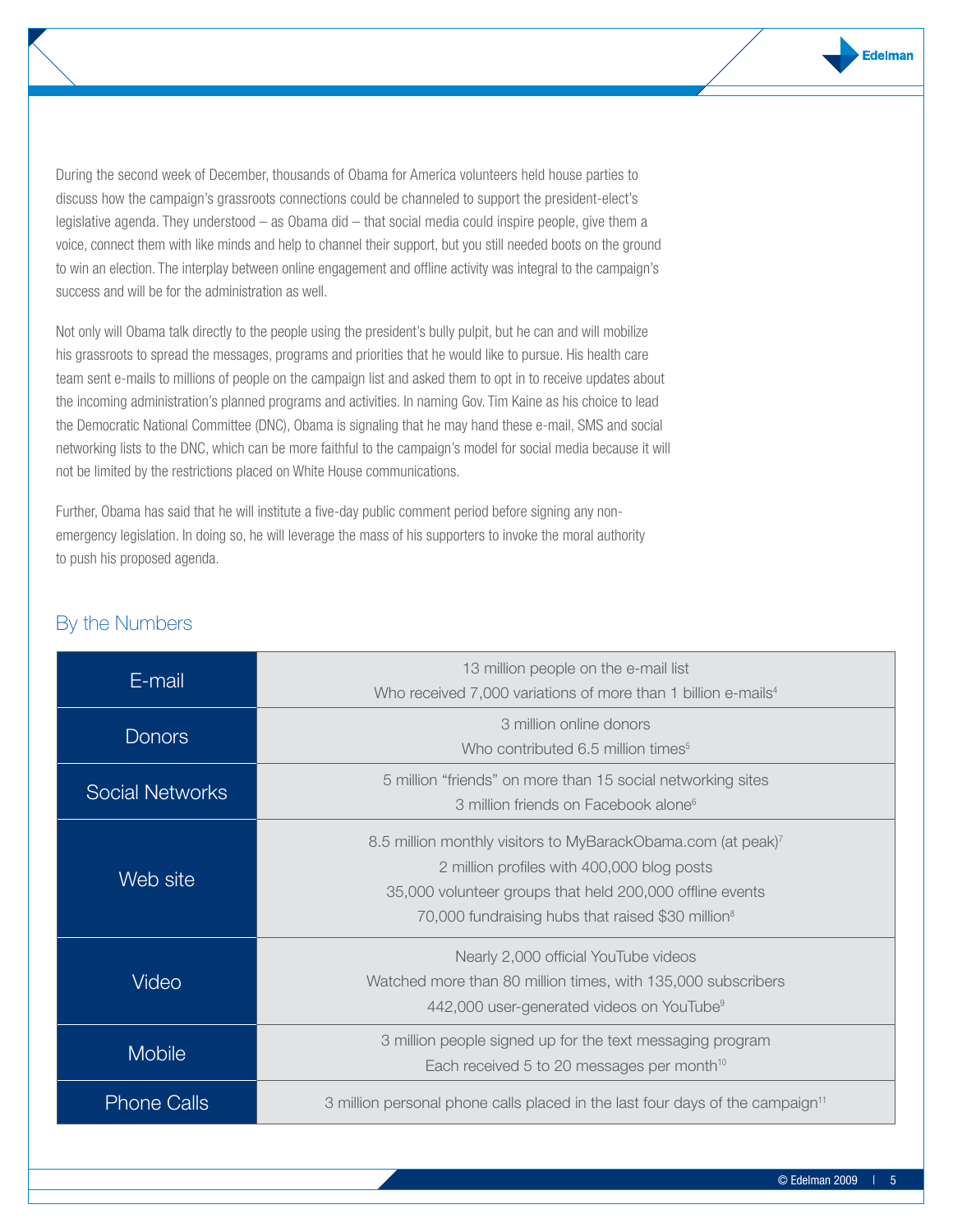### Lessons from Obama's Social Media Campaign

The lessons of the Obama campaign's social media program can be distilled into 10 key learnings that can be used by other organizations to better engage and activate supporters.

1. Laddering support through tiers of engagement – The Obama campaign understood that it needed to provide a variety of ways for people to be involved in the campaign based on their level of engagement. As TechPresident noted, the goal was to "provide opportunities for the most casual supporters to stay involved, while also providing more strenuous opportunities for the smaller core of activists."12

As a supporter moves up the ladder, each rung requires more commitment, creates more value, and will tend to hold fewer people. Whether you are canvassing for a candidate or advocating for legislation to Congress, an e-mail is easy to send but can be drowned out easily as well; a phone call requires more effort and carries more weight; a personal visit is the most compelling but also requires the most commitment.

The Obama campaign gave prospective supporters a menu of options:

- **Personal –** You could start by friending Obama on a social network. Then, you might sign up for text messages and e-mails to stay informed about the campaign. As a supporter, you may make your first donation or register to vote.
- **Social** Once invested, you may post a comment to a friend's profile, telling them why Obama was the right candidate for them. Perhaps you would jump to the MyBarackObama.com (MyBO.com) Web site, where you would create an account. After getting positive feedback on the site, you might join or even create a group.
- **Advocate –** To drive interest in the group, you may post pictures, write blog posts or create a video declaring your support, which you could post to YouTube. With insights and materials from the campaign, you might host an offline event where you would ask supporters to donate money, register to vote, canvass or phone bank.

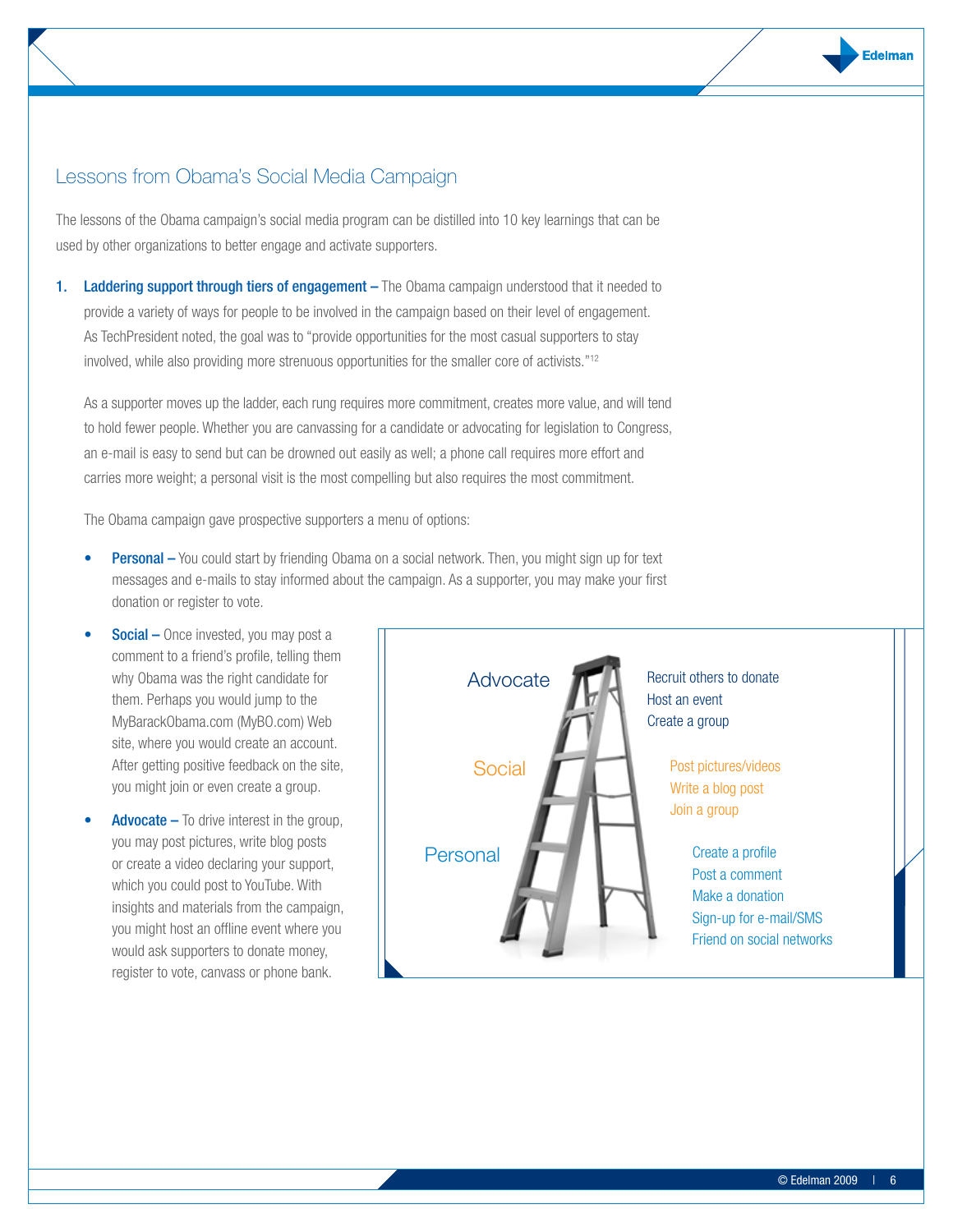- 2. Empowering super users In addition to providing tiers of engagement for the broader mass of supporters, the Obama campaign offered further support to its most committed advocates. The campaign tracked volunteers and took note of their most reliable activists. The campaign identified these connectors early and gave them the tools to activate others. These super users could create social and fundraising groups on the MyBO Web site. They also could organize their own networks of supporters that gave them access to the Obama database, from which they could pull phone numbers for doing phone banking from their living rooms.
- **3.** Providing source materials for user-generated content The MyBO Web site contained videos, speeches, photos and how-to guides that gave people the raw materials they needed to create their own compelling content in support of Obama. In return, supporters created more than 400,000 pro-Obama videos and posted them to YouTube. They also wrote more than 400,000 blog posts on the MyBO Web site.

The campaign could not possibly have generated this much content on its own. **And it was better that**  it didn't. As Edelman's 2008 Trust Barometer finds, the most trusted source of information is consistently "a person like myself."13 The authentic user-generated video is more compelling and elicits more support than official productions because we are more trusting of information that is from people who hold similar beliefs, share the same politics or religion, or are the same age or gender as us.

| If you heard information about<br>a company from each of these<br>sources, how credible would it be? | North America (%) | Latin America (%) | EU (%) | Asia (%) |
|------------------------------------------------------------------------------------------------------|-------------------|-------------------|--------|----------|
| A person like yourself                                                                               | 60                | 83                | 59     | 51       |
| Academic                                                                                             | 54                | 72                | 52     | 54       |
| Financial or industry analyst                                                                        | 56                | 75                | 55     | 52       |
| Doctor or health specialist                                                                          | 54                | 80                | 53     | 51       |
| Nonprofit organization / NGO rep-<br>resentative                                                     | 50                | 65                | 50     | 45       |
| Regular employee of a company                                                                        | 43                | 57                | 37     | 33       |
| CEO of a company                                                                                     | 23                | 56                | 39     | 45       |
| Government official or regulator                                                                     | 21                | 28                | 32     | 42       |
| Entertainer/athlete                                                                                  | 12                | 35                | 11     | 17       |
| <b>Blogger</b>                                                                                       | 11                | 27                | 13     | 16       |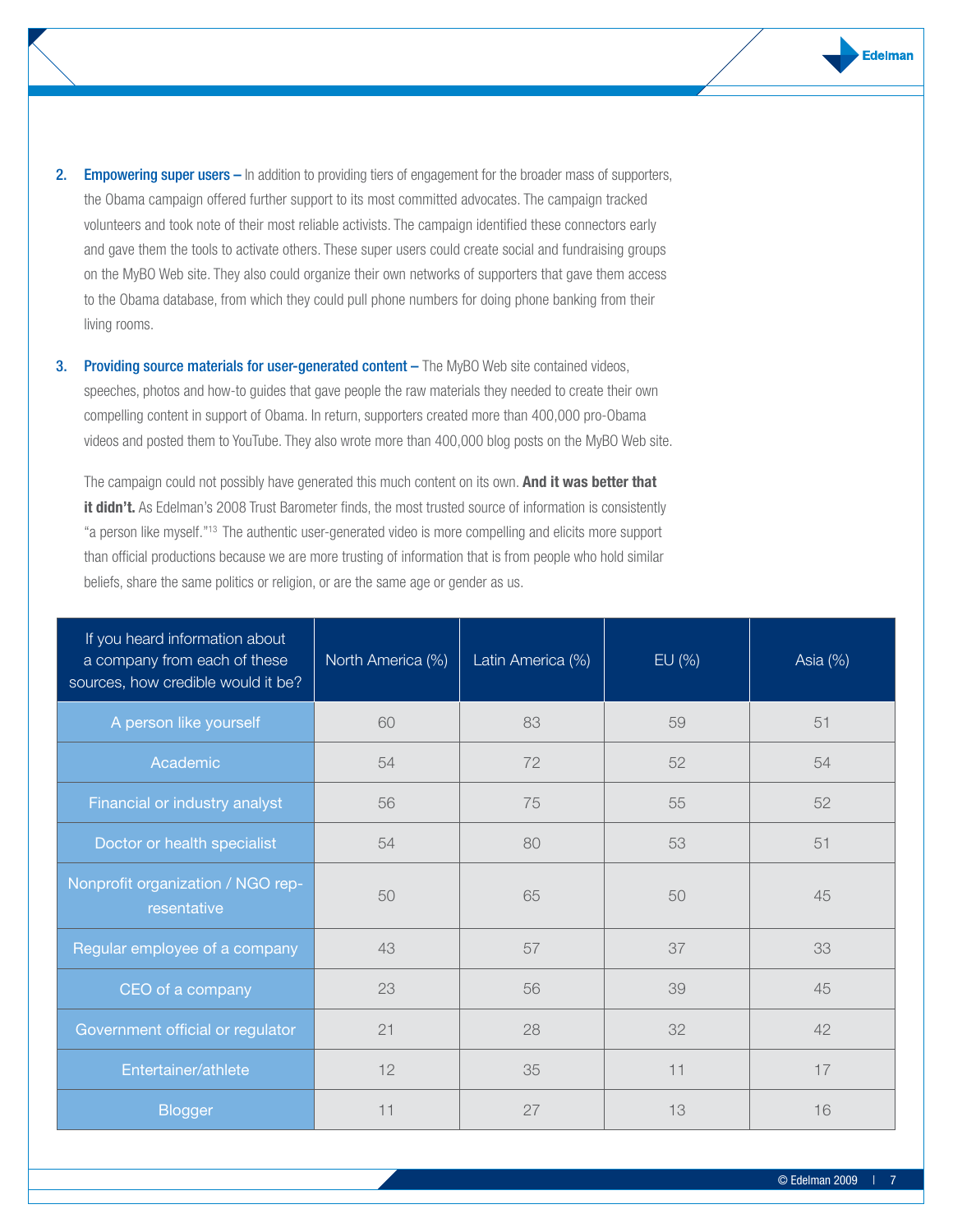4. Going where the people are – While 60 percent of adults in the United States belong to a social network, most do not belong to more than one. If you want to reach them, you have to know where they are and connect with them there. As Obama adviser Scott Goodstein said: "Some people only go to MySpace. It's where they're on all day. Some only go to LinkedIn. Our goal is to make sure that each supporter online, regardless of where they are, has a connection with Obama."14 Obama had profiles on more than 15 social networks, including Facebook and MySpace. But he also was the first presidential candidate to have profiles on AsianAve.com, MiGente.com and BlackPlanet.com, influential social networks for the Asian, Hispanic and African-American communities.

It is also important to note that Obama was not on *every* social network: he selected the most significant and important platforms in which to participate. While the unsuccessful Edwards campaign was on dozens of social networks, Obama limited his official presence to 15 and leveraged these platforms to direct people to the MyBO Web site, where the campaign had a greater ability to channel people to the specific activities and causes that were deemed the most important to fulfilling the campaign's electoral strategy.

The MyBO Web site served as the hub for electoral activities, with spokes that reached to an array of platforms, all of which drove conversation back to the Web site in order to engage the people, empower the voices, raise the money and get the boots on the ground needed to win the election.

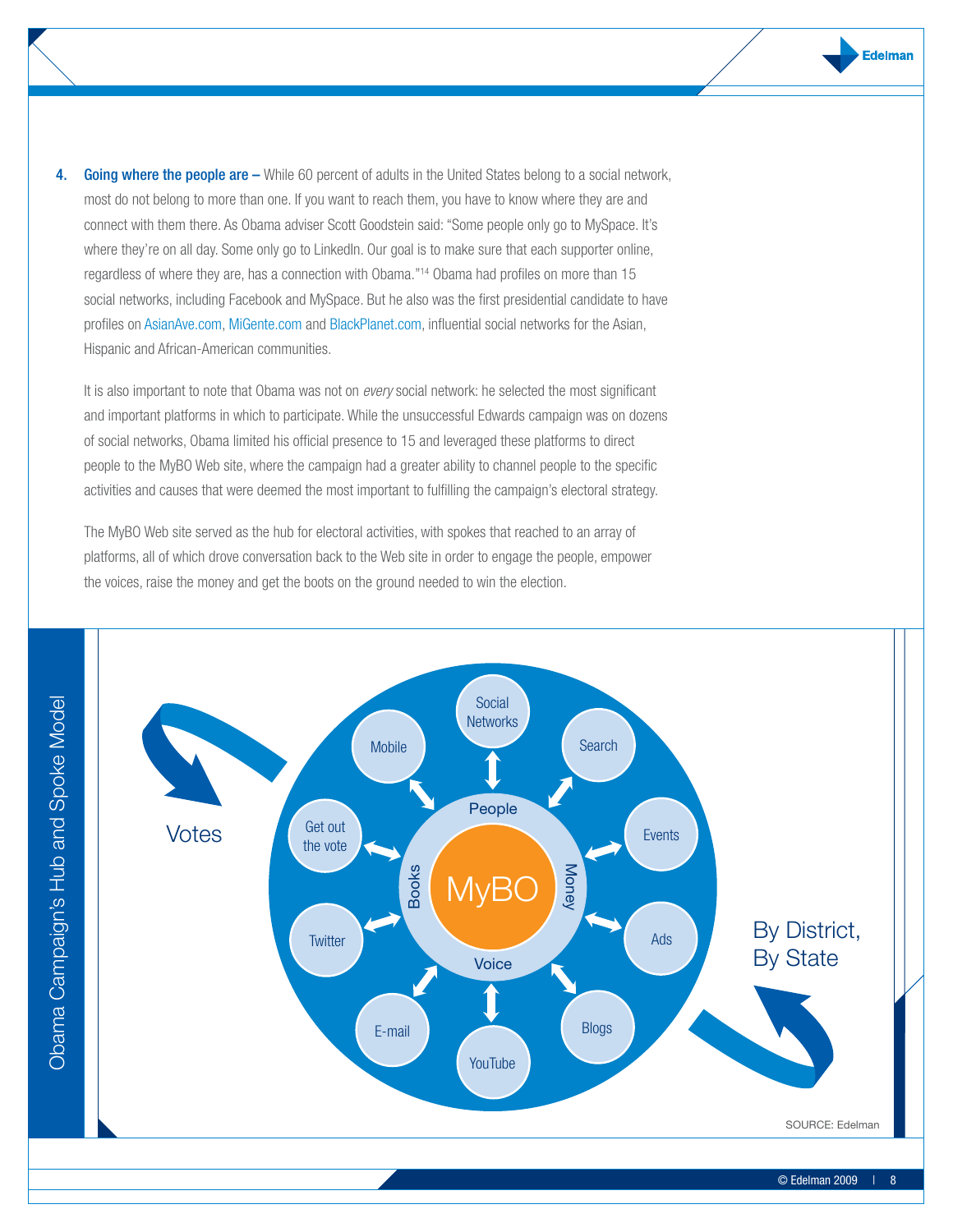**5.** Using tools people are familiar with – These days, there is a social network for every distinct social niche. There also are umbrella networks that span all interests. Facebook has 150 million members; MySpace has 110 million; LinkedIn is approaching 50 million. These users have invested time, energy and social capital into developing their profiles and engaging other people on their network(s) of choice. The Obama campaign leveraged these existing platforms to maximize the social velocity of its outreach efforts.

For instance, while Obama had more than three million Facebook friends, supporters also used the tools that they were familiar with in Facebook to find creative ways to spread the message in support of his candidacy. More than 900,000 people joined the "One Million Strong for Obama" group on Facebook. There were Facebook groups for Obama for almost every college in America. The campaign leveraged participation on these existing networks to reinforce messages across platforms and create as many touch points as possible.

6. Ensuring that people can find your content – If your content is posted but nobody can find it, does it exist? Can you convert anybody with it? No. According to Google, 90 percent of people find a Web site through a search engine click on a result from page one of the search results. Therefore you have to be on page one or you will not be found. The Obama campaign understood this: it created simple Web sites with the URLs of popular search terms to increase the likelihood that they would appear at the top of the search results.

Additionally, when the opposition created videos criticizing Obama (e.g., Reverend Wright), the campaign released videos that used the same tags so that its positive response could be found when people searched for the original. The campaign understood that most people on YouTube use "related videos" to find what to watch. By mimicking tags, people were more likely to find the Obama response alongside the original critique.

Further, because the campaign knew that more than one-third of people do not distinguish between organic search results and paid search ads, it aggressively purchased search ads to increase the likelihood that users would be driven to friendly information.

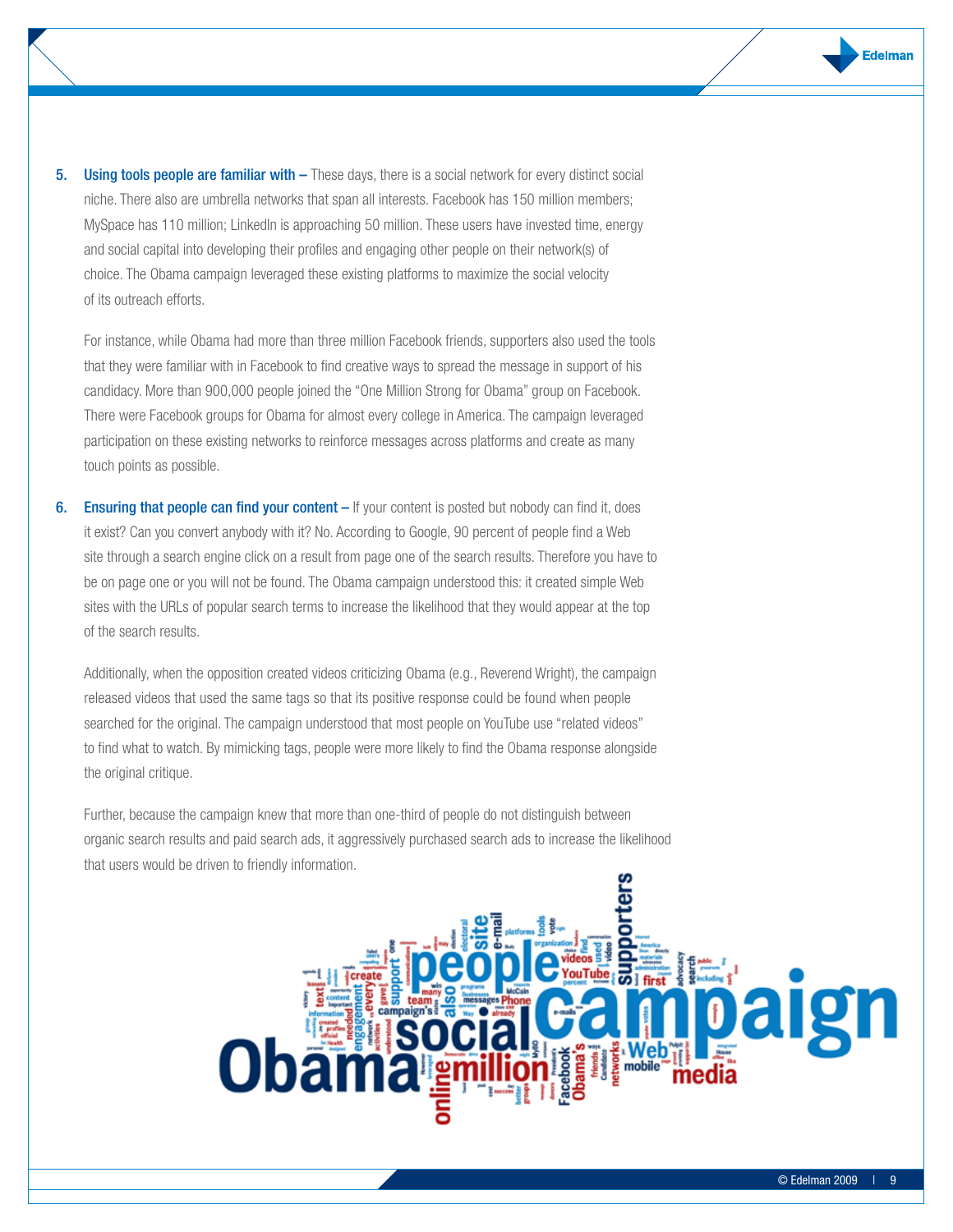7. Mobilizing supporters through mobile devices - Ninety percent of Americans are within three feet of their cell phones 24 hours a day. People still read more than 90 percent of their text messages, while pages of e-mails sit unopened in inboxes. Text messaging and the mobile Web offers an opportunity to reach supporters directly anywhere they are, any time of the day. It also is a much more cost effective way to mobilize voters. A 2006 study by the New Voters Project found that text-message reminders helped increase turnout by four percent at a cost of only \$1.56 per vote, much cheaper than the cost of doorto-door canvassing or phone banking, at a cost of \$20 to \$30 per vote.<sup>15</sup>

The campaign used major announcements to drive people to the mobile platform, such as Obama's choice of Senator Joe Biden as his running mate, which Nielsen Mobile has quantified as the largest mobile marketing event in the United States to date.16 The campaign sustained interest through five to 20 targeted messages each month. For instance, supporters could text questions about polling places and receive quick responses from the campaign. More than 30,000 people signed up from within Denver's Mile High Stadium while waiting to hear Obama's acceptance speech during the Democratic National Convention. The campaign also released a free iPhone application in October that gave people up-to-date campaign information and organized its contacts to highlight phone numbers for people in key battleground states.

- 8. Harnessing analytics to constantly improve engagement activities Management consultants call it kaizen – the concept of constant improvement. Obama's campaign tracked the success of every e-mail, text message and Web site visit, capitalizing on the analytics that are inherent in digital communications. Each ad and e-mail was created in multiple versions (e.g., different headers, buttons vs. links, video vs. audio vs. plain text) to test what worked and what did not. The campaign developed more than 7,000 customized e-mails, tailored to individual prospects, and made real-time improvements to its outreach materials. Adjustments were made daily to improve performance and conversion. It worked. As the campaign progressed, the effectiveness of the e-mail campaign increased and conversion rates similarly improved.
- 9. Building the online operation to scale In February 2007, Obama met with Netscape founder and Facebook board member Marc Andreessen to learn how social media could power the campaign.17 The campaign spent more than \$2 million in 2007 on hardware and software that would serve as the foundation for the social media operation.18 It built an enterprise-level system that was ready to scale to millions of supporters. As the primary season progressed and the general election campaign began, Obama's team continued to look for ways to innovate. It used a "crawl, walk, run" approach, integrating new (and improved) social media elements into the campaign.





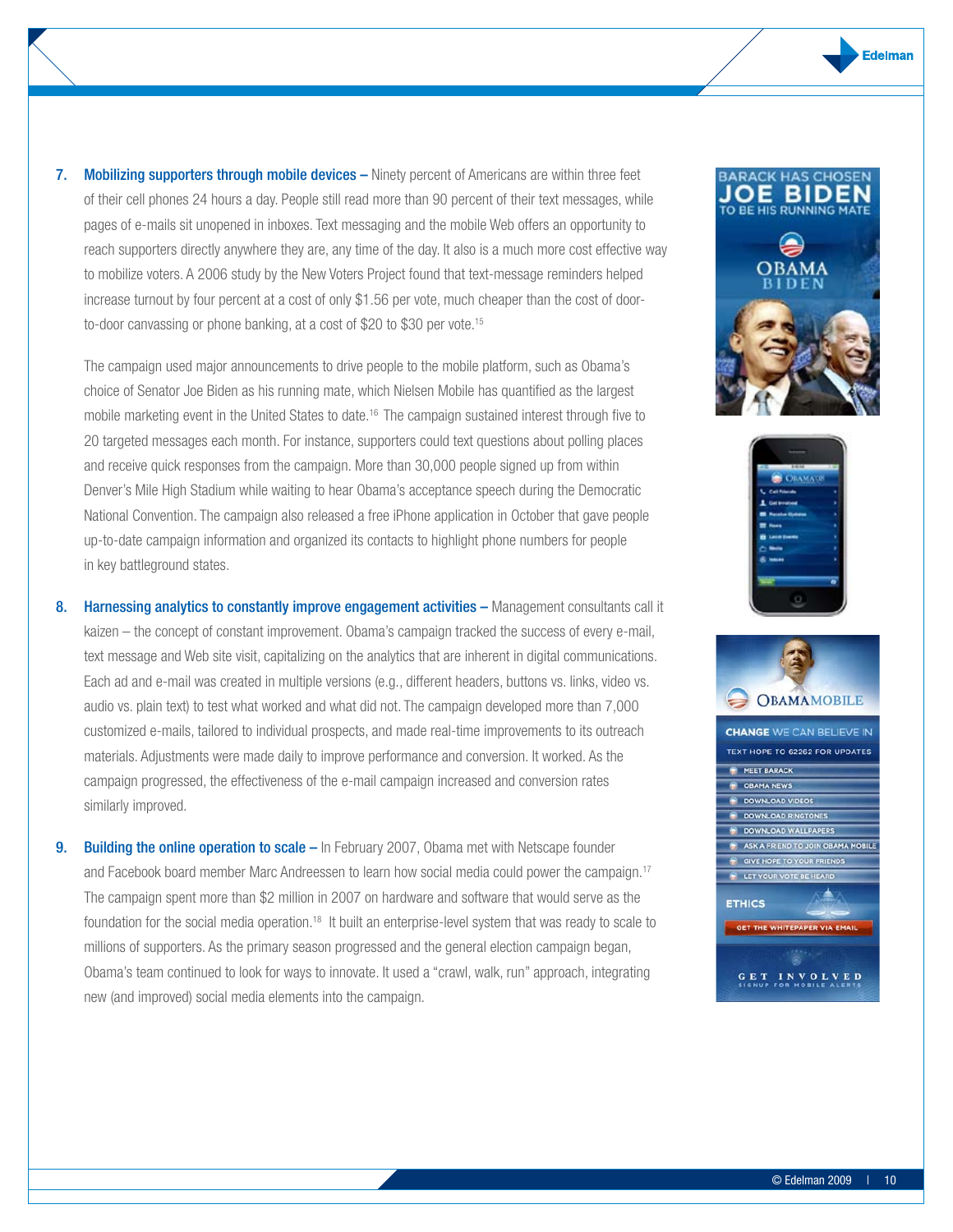The campaign had a few early missteps, including the initial rollout of the mobile campaign featuring ringtones that were widely derided, and an embarrassing public spat with Joe Anthony, a devoted early supporter who was forced by the campaign to forfeit his MySpace.com/BarackObama page and its 130,000 friends so that the campaign could take control of it.<sup>19</sup> But it was able to overcome these miscues by giving its supporters more and better opportunities to create their own social pulpits than any campaign had ever given before.

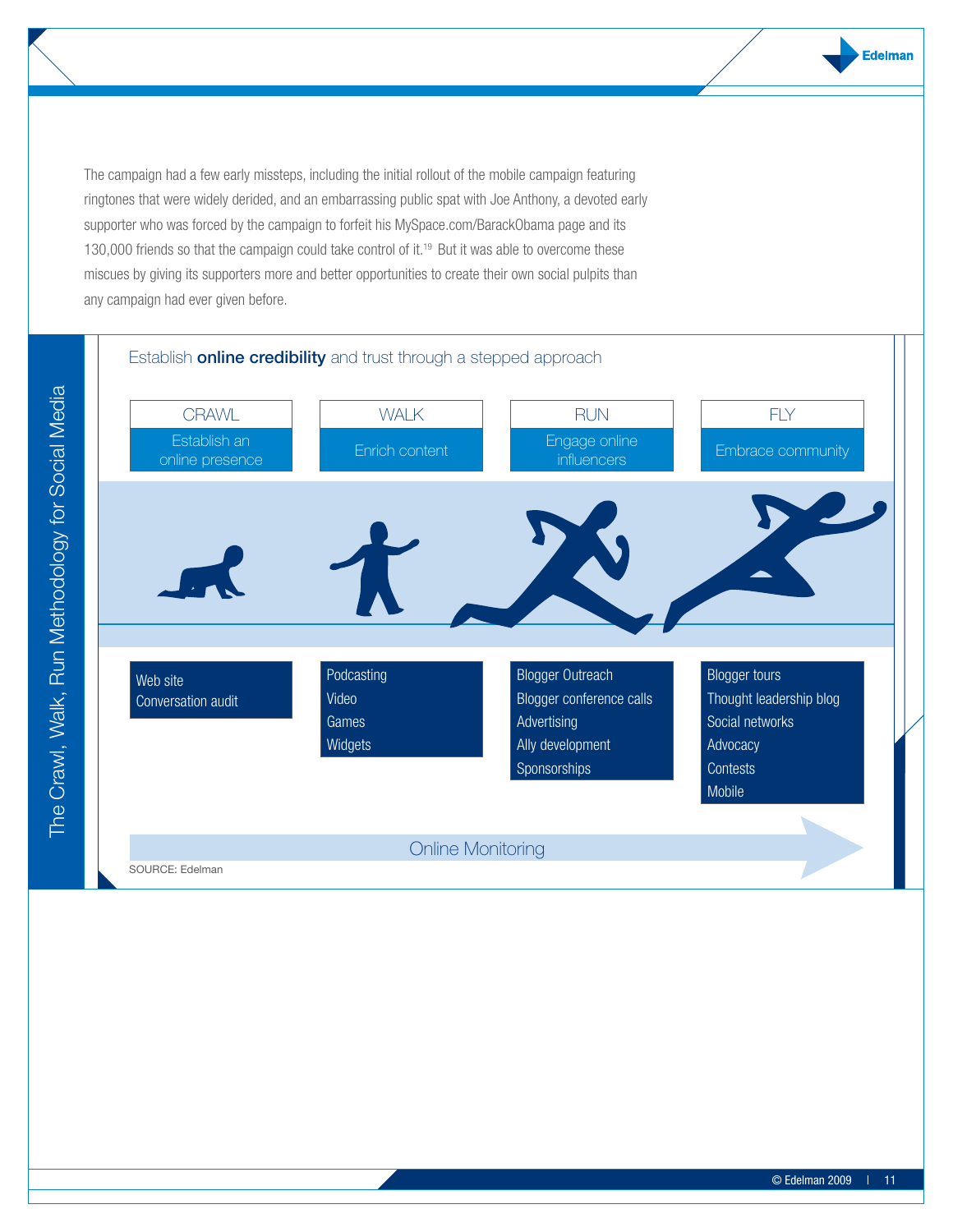10. Choosing the right team – Long before the intensity of the 2008 campaign kicked in, Obama was already planning his online strategy. The Obama campaign had a core online team of 11 people with a total staff of 30, a number that climbed even higher toward the end of the cycle. While previous campaigns had treated online advocacy as an add-on, the Obama campaign integrated social media into all elements of the organization. Joe Rospars, the head of social media for Obama, reported directly to the campaign manager, David Plouffe. Internet and mobile was integrated into every aspect of the campaign.

The team also included Chris Hughes, one of the co-founders of Facebook, and Kevin Malover, a veteran of online travel agency Orbitz. Julius Genachowski, a longtime friend of Obama, served as the campaign's chief technology advisor. Obama also tapped a distinguished group of advisors, including Google CEO Eric Schmidt and Craigslist founder Craig Newmark. Many of these supporters will follow Obama to the White House, including one who is likely to be named the nation's Chief Technology Officer.

Obama's online campaign reflects the know-how, finesse and expertise that Edelman's award-winning Digital Public Affairs team puts into every Web-based public relations program. Edelman implicitly understands how to shape messages for online audiences and develop customized campaigns aimed at achieving public policy objectives. From Web sites, podcasts and viral videos, to issues advocacy, grassroots and blogger relations, Edelman has the most experience navigating the ever-changing online space and integrating online efforts with traditional media and advocacy efforts. Whether it is a first foray into the online space or an opportunity to enhance a client's existing presence, we help to effectively advocate for our clients' issues.

#### **For more information:**

Edelman - Digital Public Affairs www.edelman.com 202-371-0200 dpa@edelman.com

Michael Krempasky, EVP Digital Public Affairs 202-336-7964 Michael.Krempasky@edelman.com